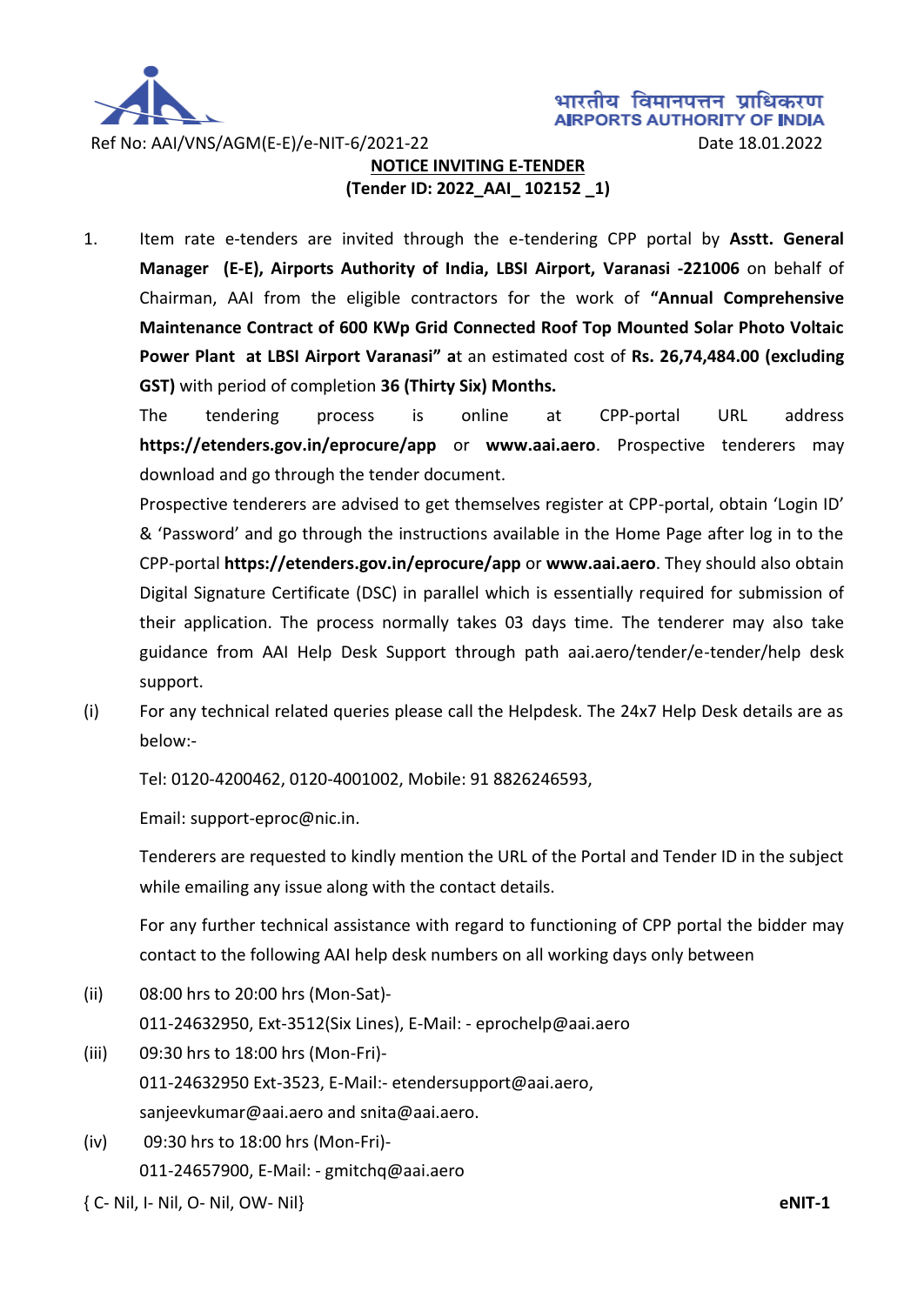Tender fee of **Rs 1180.00 (i/c GST) Non-refundable** will be required to be paid online through MOPS payment gateway on CPP portal.

Tender processing fee of Rs. 1180.00 (i/c GST) non-refundable will be required to paid by way of online through State Bank of India gateway provided all the CPP Portal itself.

2. Following 2 envelopes shall be submitted through online at CPP-portal by the Tenderer as per the following schedule:-

| <b>CRITICAL DATA SHEET</b>              |                                                                                                                           |
|-----------------------------------------|---------------------------------------------------------------------------------------------------------------------------|
| <b>Publishing Date</b>                  | Date 18.01.2022                                                                                                           |
| Bid Document Download / Sale Start Date | Date 19.01.2022 from 930 hrs.                                                                                             |
| (Next Day of Publishing Date)           |                                                                                                                           |
| <b>Clarification Start Date</b>         | Date 19.01.2022 from 930 hrs.                                                                                             |
| <b>Clarification End Date</b>           | Date 24.01.2022 upto 1200 hrs.                                                                                            |
| <b>Bid Submission Start Date</b>        | Date 19.01.2022 from 930 hrs.                                                                                             |
| <b>Bid Submission End Date</b>          | Date 09.02.2022 from 1500 hrs.                                                                                            |
| Bid Opening Date (Envelope-I)           | Date 10.02.2022 from 1600 hrs.                                                                                            |
| Bid Opening Date (Envelope-II)          | Date 17.02.2022 from 1100 hrs.                                                                                            |
| <b>Tender Processing Fee-Online</b>     | Rs 1180.00 (i/c GST) (Non-refundable)<br>online payment through state Bank of India<br>gateway provided at the CPP portal |
| Earnest Money Deposit (EMD)             | Declaration to be submitted<br>as<br>per                                                                                  |
|                                         | Performa given in Annexure-IV of Tender                                                                                   |
|                                         | Document against EMD.                                                                                                     |

**Envelope-I (Tender processing fee, EMD, Technical Bid and Pre-qualification):** Bid Containing following:

- **(A) Tender processing fee & EMD :**
- (i) Electronic payment details against Tender Processing Fee of Rs. 1180.00.
- (ii) Scanned copy of "Bid Security/Earnest Money Declaration on Company's Letter Head. (Performa given in Annexure-IV, PR-5 of Tender Document)

Note : Tender fee in the form of cash/Demand Draft or any other form shall not be accepted.

- **(B) Technical Bid** containing the following **:**
- (i) Scanned copy of Unconditional Acceptance of AAI's Tender Conditions. (As per Annexure-I/Page-PR-1-2).
- (ii) Scanned copy of Permanents Account Number (PAN) and GST Registration Number.
- (iii) Scanned copy of 'Undertaking' regarding Blacklisting/Debarment (as per Annexure-II/page-PR-3) on Company's letterhead.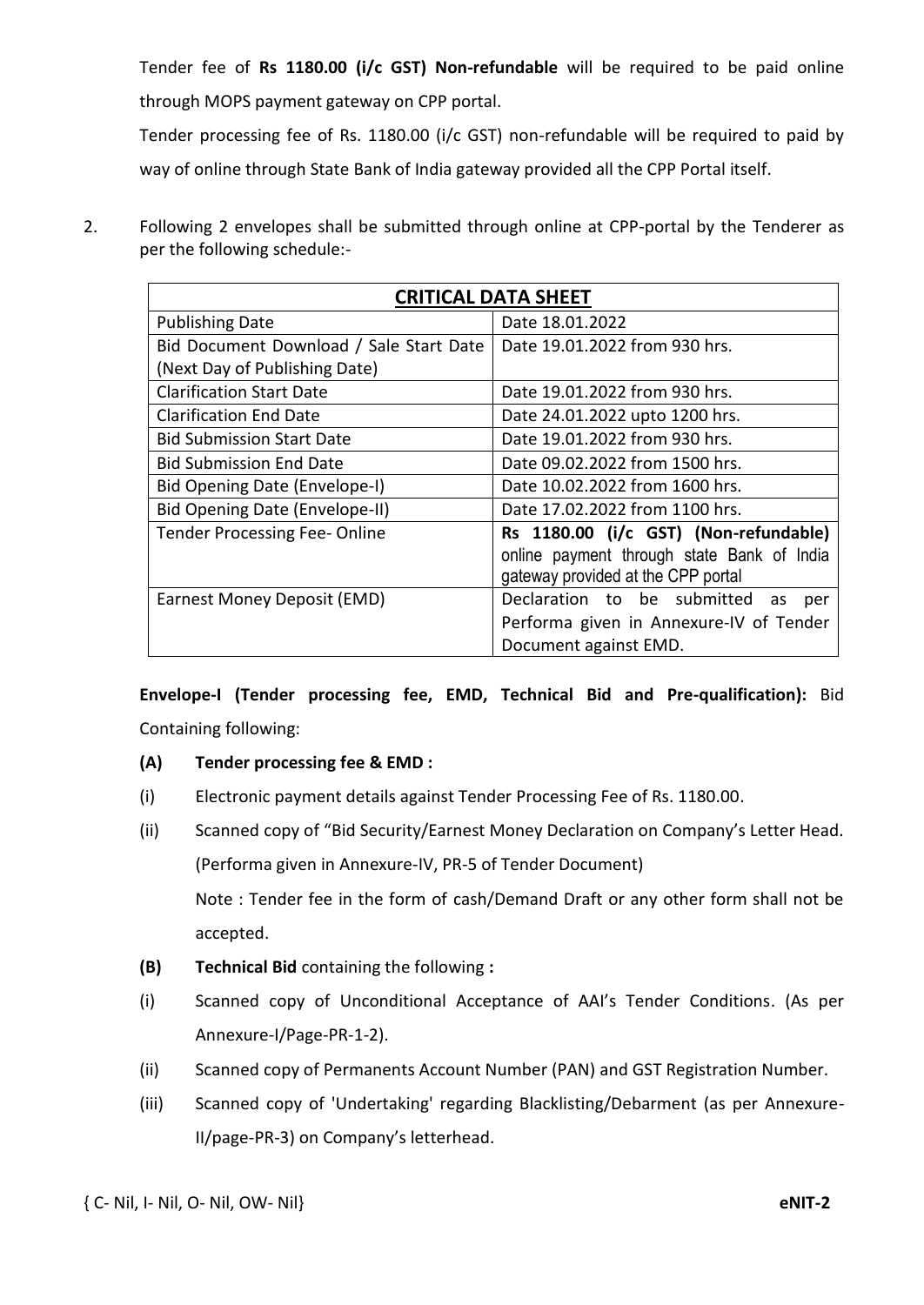(iv) **Companies other than propriety firm** shall submit, scanned copy of Authorization Letter/Power of Attorney along with copy of Certificate of Incorporation of the Company under Companies Act showing CIN/LLPIN/Name of Directors of the Company & Copy of Board Resolution regarding Authority to assign Power of Attorney.

**Proprietary firm** shall submit scanned copy of Authorization Letter/Power of Attorney only if the tender is processed by a person other than proprietor.

- (v) EPF & ESIC Registration Certificate
- (vi) Should possess valid electrical contractor license.
- (vii) PQ Performa duly filled.

#### **(C) Qualifying requirements of contractor / tenderers** containing the following**:**

(i) Should have satisfactorily completed (# Phase/Part completion of the scope of work in a contract shall not be considered, however pre-determined phasing of the work will be accepted) three works, each of **Rs. 3,56,598.00** or two works, each of **Rs. 4,45,748.00** or one work of **Rs. 7,13,196.00** in single contract of similar nature of **"CMC/Operation/ Maintenance of grid connected Solar PV system at least having one no minimum capacity of 20 KW inverter**" during last seven years ending on last date (extended date) of submission of bids in India.

**Note :** The experience certificate of works completed pre GST era, completion amount will be divided by 1.12 (to exclude pre GST tax of VAT 12%) to make it at par with experience certificates of post GST era but excluding GST.

*For the completed work/contract having completion period of more than one year, completed cost one year AMC contract calculated on pro rata basis shall only be considered for assessment of eligibility.* 

"The value of executed works shall be brought to current costing level by enhancing the actual value of work at simple rate of 7% per annum, calculated from the date of completion to the last date of submission of bid.

Client certificate for experience should show the nature of work done, the value of work, date of start, date of completion as per agreement, actual date of completion and satisfactory completion of work. **Tenderers showing work experience certificate from non-government/non-PSU organizations should submit copy of tax deduction at sources (TDS) certificate along with a certificate issued by registered Chartered**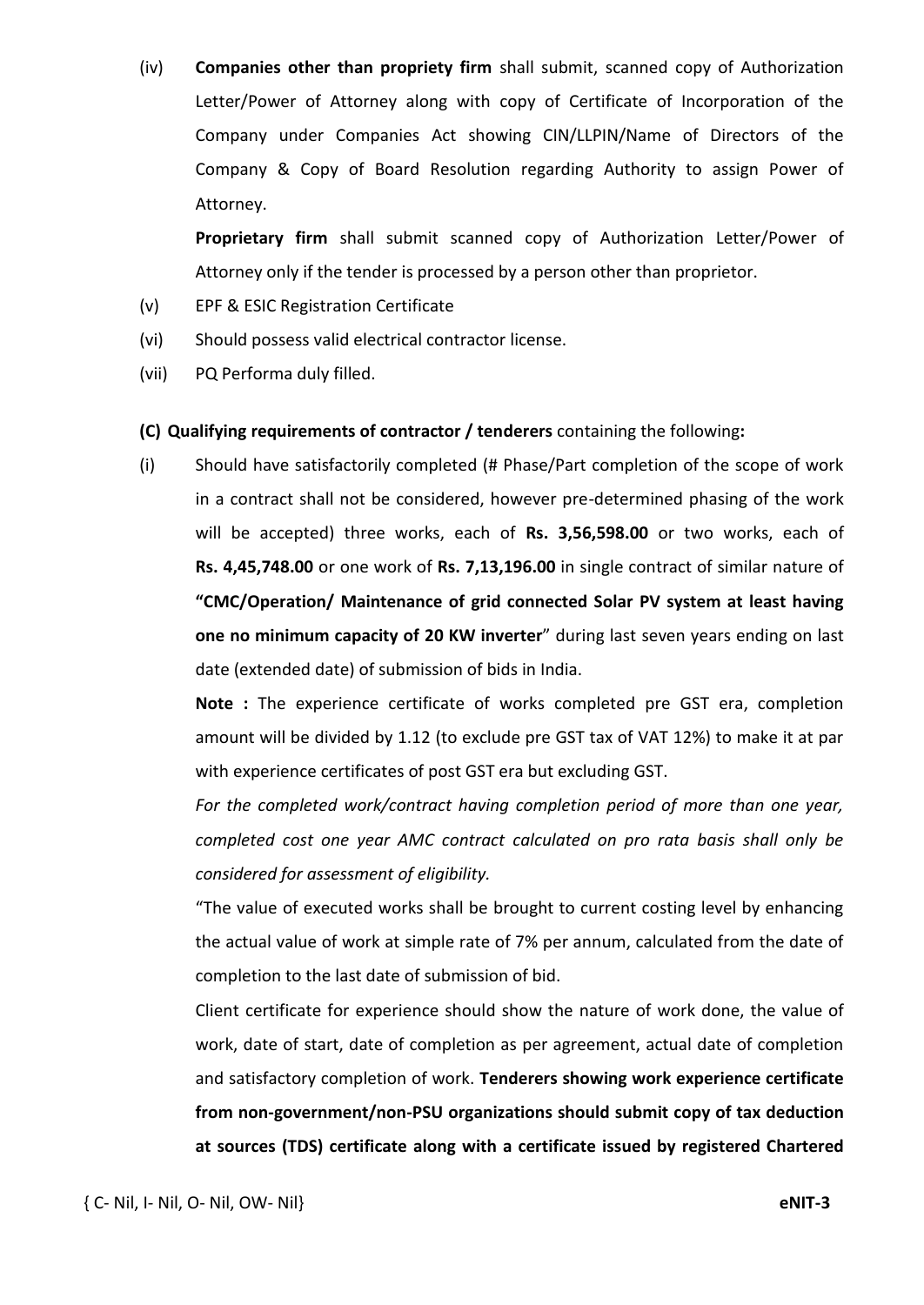**Accountant, clearly specifying the name of work, total payment received against work and TDS amount for the work.**

- (ii) Should have annualized average financial turnover of **Rs. 2,67,449.00** against works executed during last three years ending 31st March of the previous financial year. As a proof, copy of Abridged Balance Sheet along with Profit and Loss Account Statement of the firm should be submitted along with the application. Tenderer showing continuous losses for the last three years in the balance sheet shall be summarily rejected.
- (iii) The tenderer should have minimum net worth of **Rs. 1,33,724.00** issued by certified Chartered Accountant (as per Annexure-III/page-PR-4).

Scanned copy of all the Document of Envelope-I mentioned above shall be submitted on the CPP portal.

# **Envelope-II: - (Financial Bid): The Financial e-Bid through CPP portal.**

All rates shall be quoted in the format provided and no other format is acceptable. If the price bid has been given as standard BOQ format with the tender document, then the same is to be downloaded and to be filled by all the Tenderers. Tenderers are required to download the BOQ file, open it and complete the white coloured (unprotected) cells with their respective financial quotes and other details (such as name of the Tenderers). No other cells should be changed. Once the details have been completed, the Tenderers should save it and submit it online, without changing the filename. If the BOQ file is found to be modified by the bidder, the bid will be rejected.

## 3. **Bid Submission:**

The tenderer shall submit their application only at CPP portal: **[https://etenders.gov.in/eprocure/app.](https://etenders.gov.in/eprocure/app)** Tenderer/Contractor are advise to follow the instruction provided in the tender document for online submission of bids. Tenderers are required to upload the digitally signed file of scanned documents as per Para2. Bid documents may be scanned with 100 dpi with black and white option which helps in reducing size of the scanned document.

Uploading of application in location other than specified above shall not be considered. Hard copy of application shall not be entertained.

- 4. Not more than one tender shall be submitted by one tenderer or tenderers having business relationship. Under no circumstance will father and his son(s) or other close relations who have business relationship with one another (i.e. when one or more partner(s)/director(s) are common) be allowed to tender for the same contract as separate competitors. A breach of this condition will render the tenders of both parties liable to rejection.
- 5. Tenderer who has downloaded the tender from Central Public Procurement Portal (CPPP) website [https://enteders.gov.in/eprocure/app,](https://enteders.gov.in/eprocure/app) shall not tamper/modify the tender form

```
{ C- Nil, I- Nil, O- Nil, OW- Nil} eNIT-4
```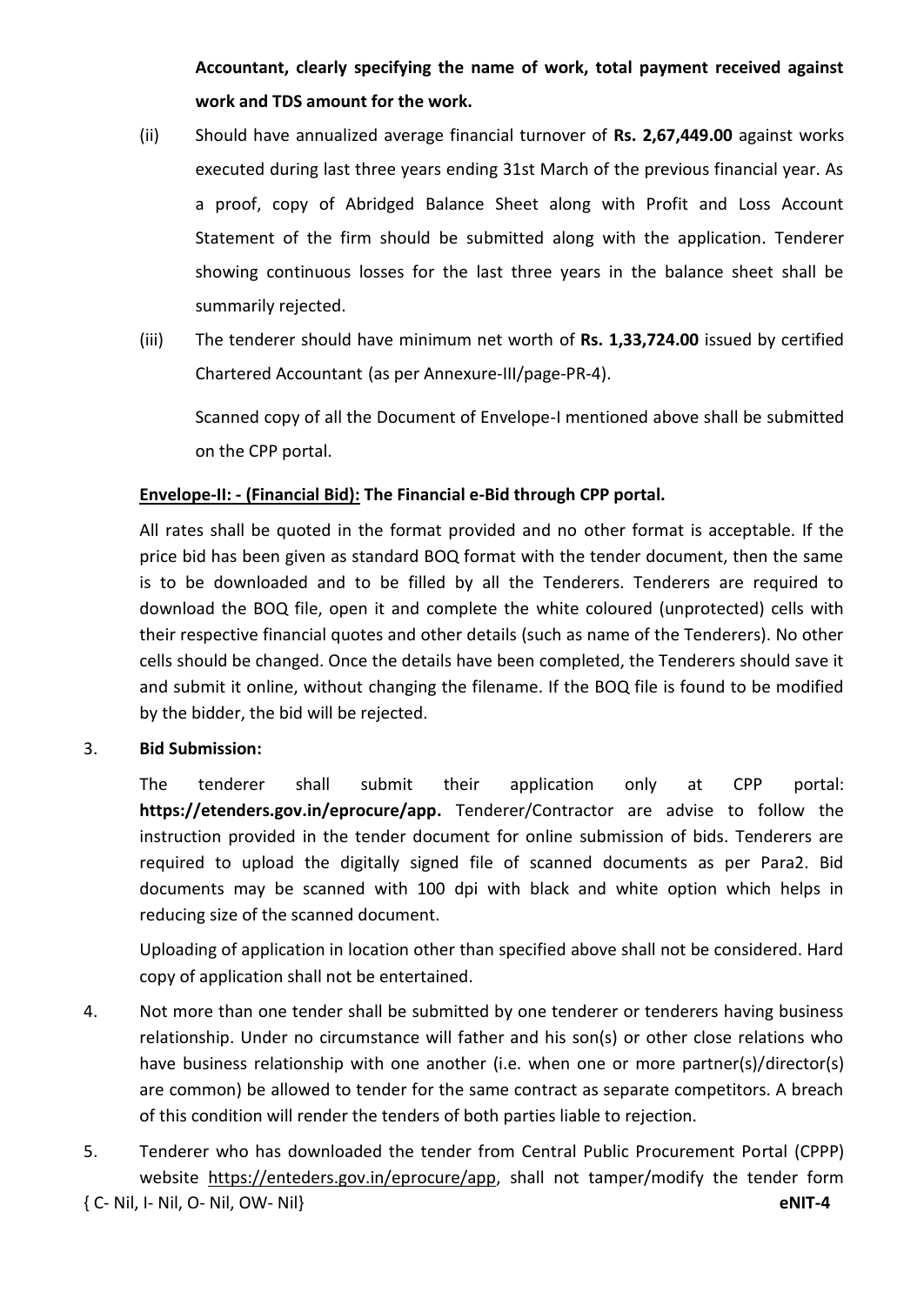including downloaded price bid template in any manner. In case if the same is found to be tampered / modified in any manner, tender will be completely rejected and EMD would be forfeited and tenderer is liable to be banned from doing business with AAI.

#### 6. **Bids Opening Process is as below:-**

### **Envelope-I: (Tender processing fee, EMD, Technical bid and Pre-qualification) :**

Envelope-I containing document as per Para 2(A), (B) and (C) (uploaded by the tenders) shall be opened on date & time mentioned in CRITICAL DATA SHEET.

If the bidder has any query related to the Bid Document of the work, they should use 'Seek Clarification' on CPP portal to seek clarifications. No other means of communication in this regards shall be entertained.

If any clarification is needed from the tenderer about the deficiency in his uploaded documents in Envelope-I, he will be asked to provide it through CPP portal or email if required. The tenderer shall upload the requisite clarification/documents within time specified by AAI, failing which it shall be presumed that bidder does not have anything to submit and bid shall be evaluated accordingly.

The intimation regarding acceptance/rejection of their bid will be intimated to the tenderers through CPP portal.

#### **Envelope-II: (Financial Bid) :**

Envelope-II containing financial bid of the tenderers found to be meeting the technical criteria and qualifying requirements shall be opened on date & time mentioned in CRITICAL DATA SHEET. (**In case the date and time for opening of Envelope-II (Financial Bid) is required to be changed, the same shall be intimated through CPP Portal).** 

- 7. AAI reserves the right to accept or reject any or all applications without assigning any reasons. AAI also reserves the right to call off tender process at any stage without assigning any reason.
- 8. AAI reserves the right to disallow issue of tender document to working agencies whose performance at ongoing project(s) is below par and unusually poor and has been issued letter of restrain / Temporary /Permanent debarred by any department of AAI or Central/State Govt. Depts./PSUs/World Bank/ ADB etc. **AAI reserves the right to verify the credential submitted by the tenderer at any stage (before or after the award of the work). If at any stage, any information / documents submitted by the applicant is found to be incorrect / false or have some discrepancy which disqualifies the tenderer then AAI shall take the following action:**
- **a) Action shall be taken as per declaration against EMD.**
- **b) The tenderer shall be liable for debarment from tendering in AAI, including termination of the contract apart from any other appropriate contractual/legal action.**
- 9. Consortium /JV companies shall not be permitted.